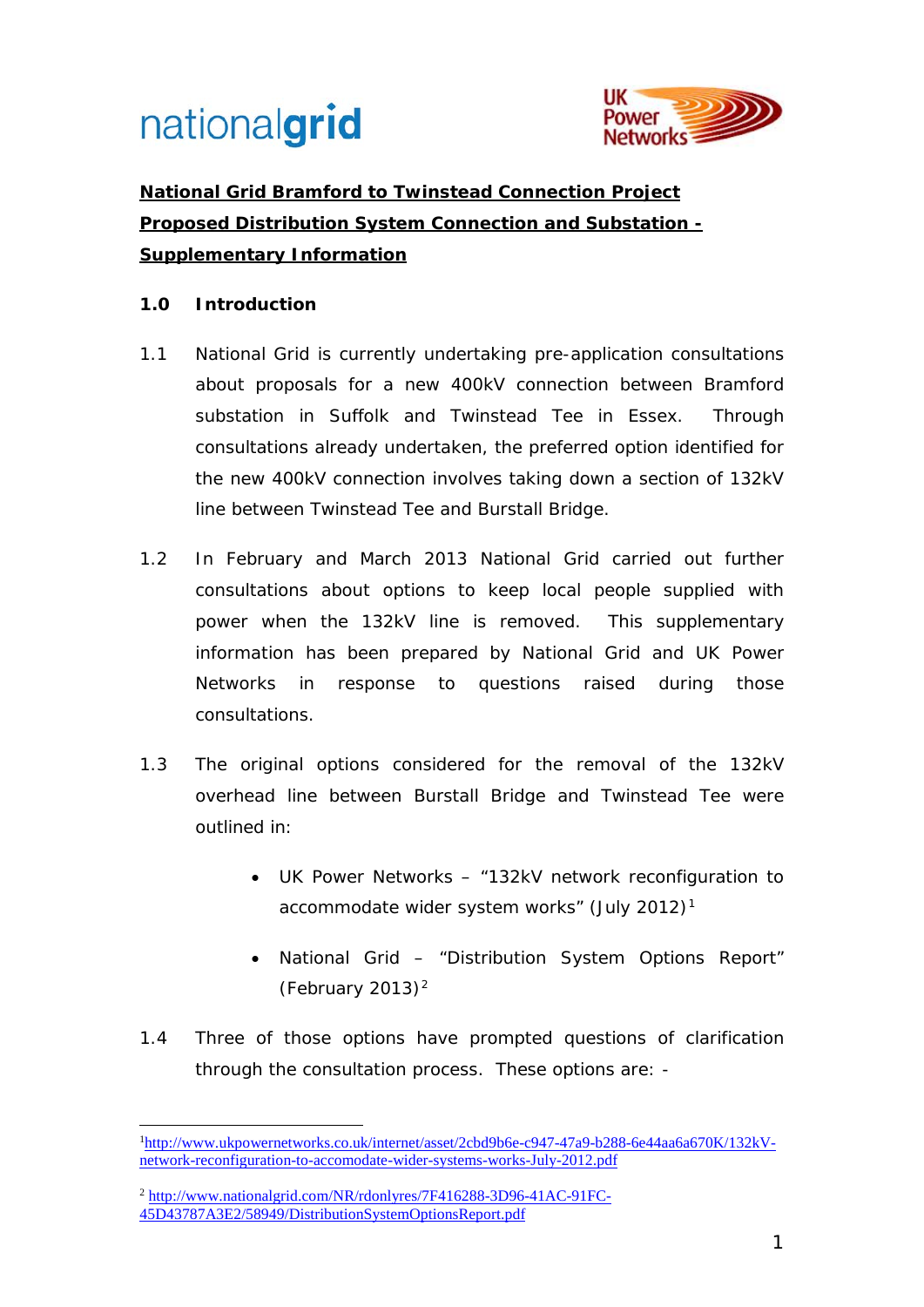



- Option 2 "Replace 132kV circuits between Twinstead and Burstall Bridge by underground circuits"
- Option 5.1.2 "132kV Braintree Rushley Green (new 132kV underground circuits)"
- Option 6 "New Grid Supply Point west of Twinstead"
- 1.5 Both UK Power Networks and National Grid have taken the opportunity to review these options. This supplementary information seeks to further clarify these options and to provide a response to the questions raised during the consultation process.
- 1.6 This supplementary information will:
	- Provide further descriptions of the three options;
	- Review options; and
	- Draw final conclusions.

### **2.0 Option 2 "Replace 132kV circuits between Twinstead and Burstall Bridge"**

2.1 As shown in Figure 2.1 below, option 2 comprises the construction of two new 132kV cable circuits between Twinstead Tee and Burstall Bridge. The capital cost of the underground cables alone for this option would be £45.3m. In addition, this option would require the reconfiguration of the Bramford to Lawford 132kV circuits, which would add a further £12.5m capital cost, giving a total capital cost for Option 2 of £57.8m. The two other options described in this supplementary information (option 5.1.2 and Option 6) do not have additional capital cost commitments associated with them.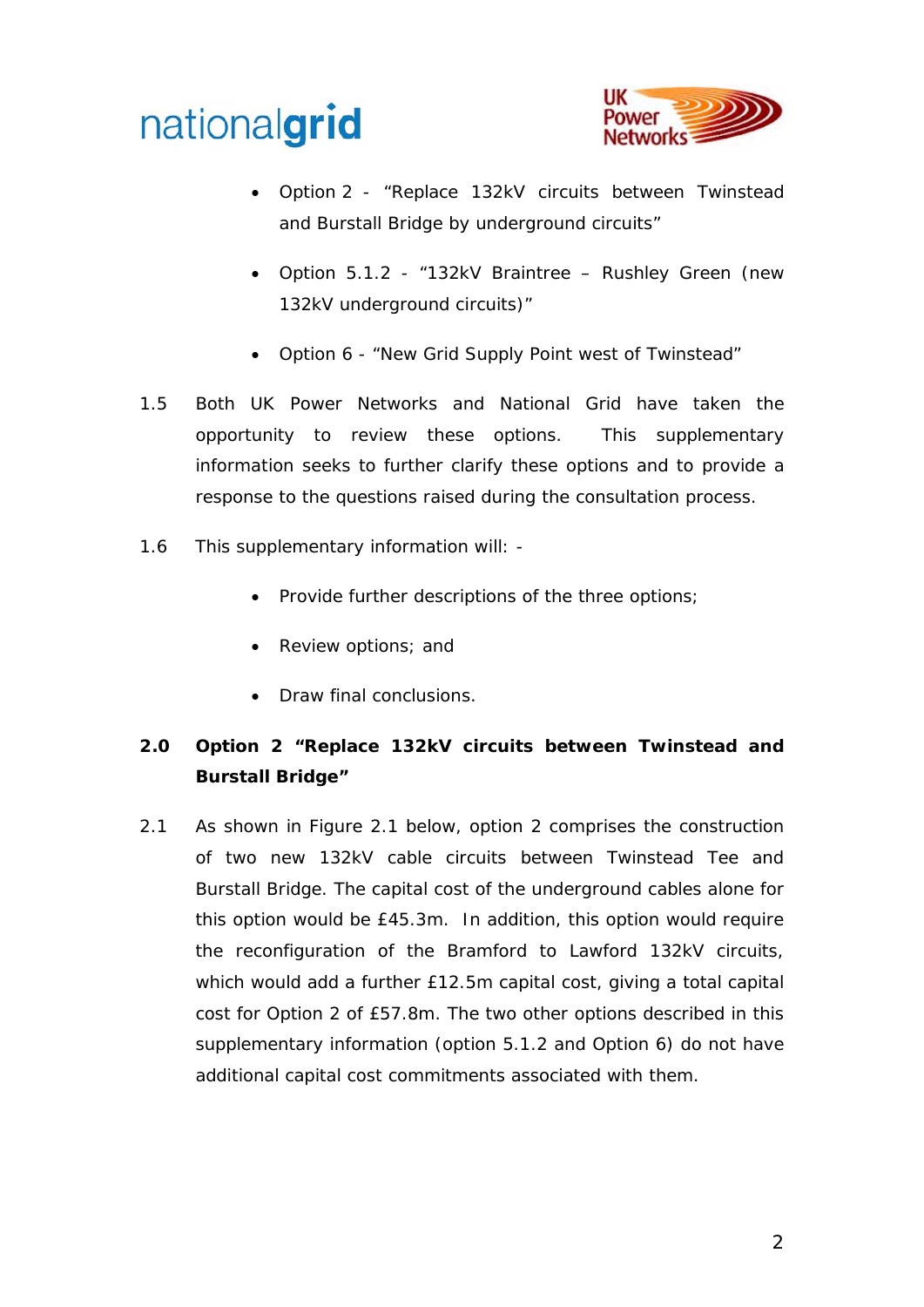



Figure 2.1 Simplified Schematic for Option 2

- 2.2 Previously, the UK Power Networks report and National Grid's subsequent Distribution System Options Report, which set out how National Grid had considered the options to replace the 132kV line, quoted a total capital cost of £103m. That included an additional £45m of planned UK Power Networks switchgear replacement expenditure at Bramford. This is work UK Power Networks is already proposing to undertake to maintain secure supplies to the Belchamp area by transferring Belchamp Grid to Bramford Grid Supply Point (a Grid Supply Point is a substation where UK Power Networks takes energy from National Grid at 400kV and steps it down to 132kV for distribution locally).
- 2.3 Currently Belchamp Grid is fed via the Pelham/Wymondley Main substation group. Transferring to Bramford would resolve a P2/6 compliance issue within that group and under Option 2, these 132kV circuits would be needed to supply Belchamp Grid from Bramford Grid Supply Point. UK Power Networks' current business plan has allowed for £45m of switchgear replacement associated with the transfer of Belchamp Grid and reinforcement works at Bramford to accommodate the increase in demand.
- 2.4 Taking into account existing works within UK Power Networks' business plan, total works associated with Bramford reinforcement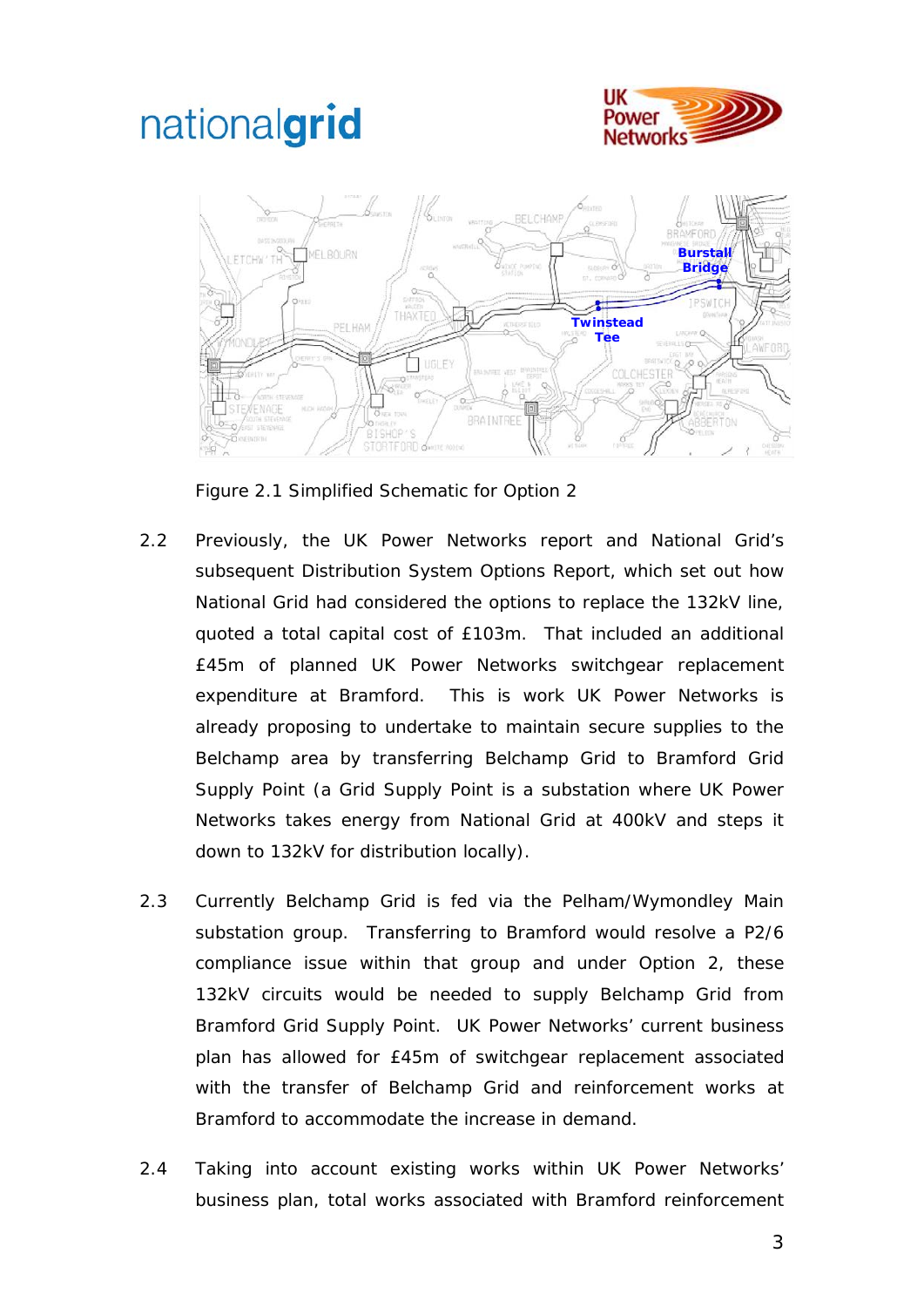

would be £57.8m directly associated with circuit replacement and £45m of UK Power Networks business plan activity, giving a total spend on the Bramford distribution group of £103m in total.

- 2.5 Option 2 retained the existing 132kV overhead line supplying Belchamp Grid from Twinstead Tee and did not therefore involve any changes to the existing 132 kV overhead line circuits between Twinstead Tee and Rushley Green, which would remain.
- 2.6 During consultation, some respondents also questioned costs associated with 132kV cable installations. However, the evidence cited related to contractor installation only costs for a much smaller capacity, single 132kV cable circuit between Norwich and Earlham. Option 2 and Option 5.1.2 would each require two higher capacity 132kV cable circuits and installing cables such as these, involves additional costs over and above contractor installation costs. For example, the costs for such projects include network design, project management, corporate governance, financing, testing, commissioning, etc. These costs associated with projects, also need to be recovered by infrastructure companies. Such costs described above would not be captured on a contractor's tender price. Any comparison therefore needs to consider appropriately rated equipment and quantity of circuits.
- 2.7 The same respondents raised concerns that infrastructure companies such as National Grid and UK Power Networks inflate their costs associated with projects. Both National Grid and UK Power Networks are licensed utilities under the Electricity Act 1989 and are subject to regulation by the Office of Gas and Electricity Markets (Ofgem). Ofgem undertake regular price reviews of both companies regulated business activities. This includes rigorous scrutiny of each company's unit costs associated with the delivery of infrastructure schemes, including underground cabling. Therefore both National Grid and UK Power Networks, within their respective reports, have produced costs based upon those which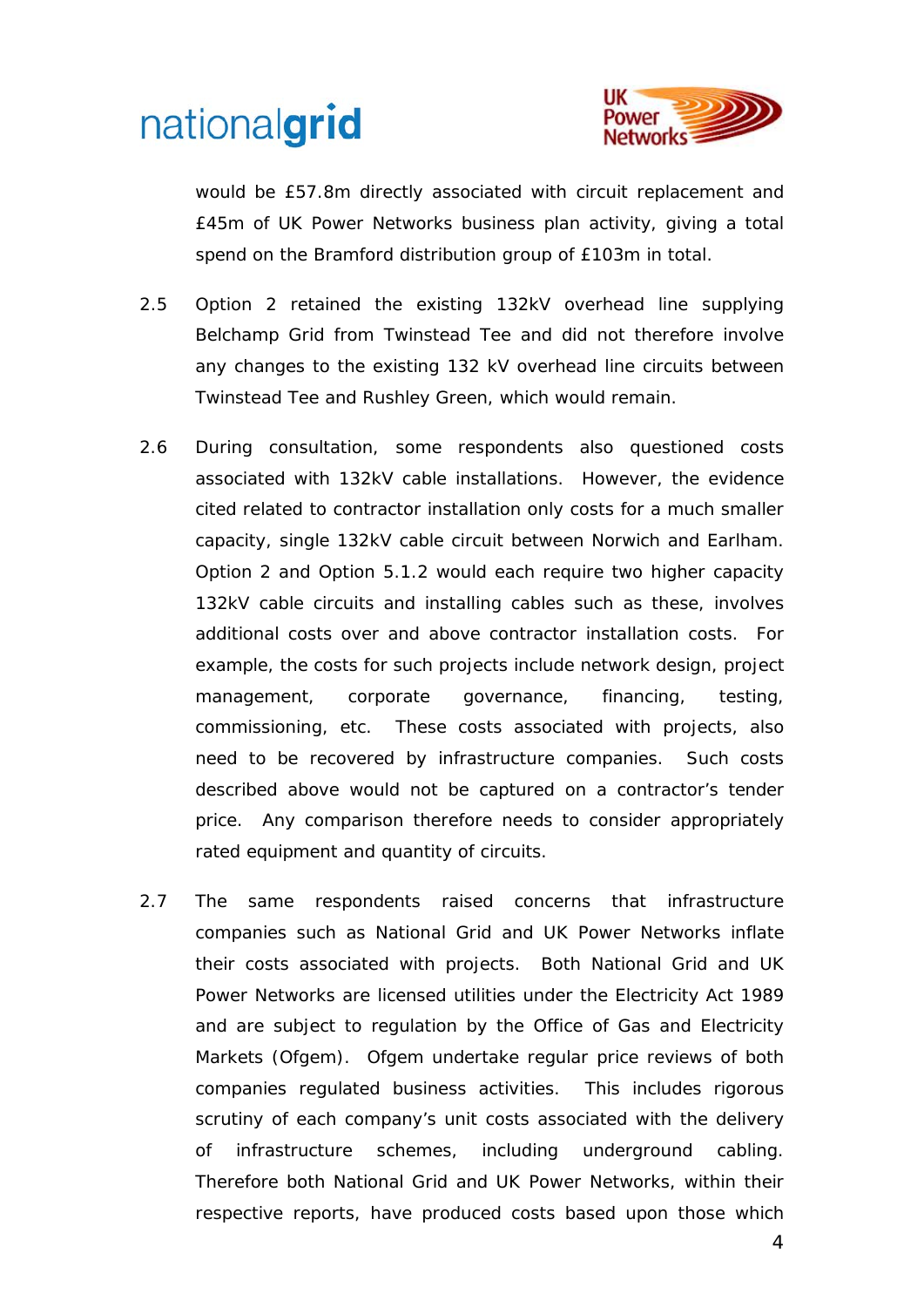



are submitted for regulatory submissions. If such costs were inaccurate, Ofgem would make reference to the fact unit costs were too high during price reviews and set lower allowances.

2.8 In summary, the capital cost associated with Option 2, cabling between Twinstead Tee and Burstall Bridge, would be £57.8m, including the reconfiguration of the Bramford to Lawford 132kV circuits. Taking into account any future maintenance, fault repair work and the cost of electrical losses (where some electricity is lost from cables through heat), during the anticipated life of the new infrastructure, this would equate to a lifetime cost of £63.3m.

### **3.0 Option 5.1.2 "132 kV Braintree – Rushley Green (new 132 kV Underground Circuits"**

3.1 As shown below in Figure 3.1, Option 5.1.2 comprises the construction of two new 132kV cable circuits between the existing substation at Braintree and Rushley Green. The capital cost of the two new 132kV underground cable circuits needed for this option would be £30.4m. In addition there would be reinforcement costs at Braintree.



*Figure 3.1 Simplified Schematic for Option 5.1.2*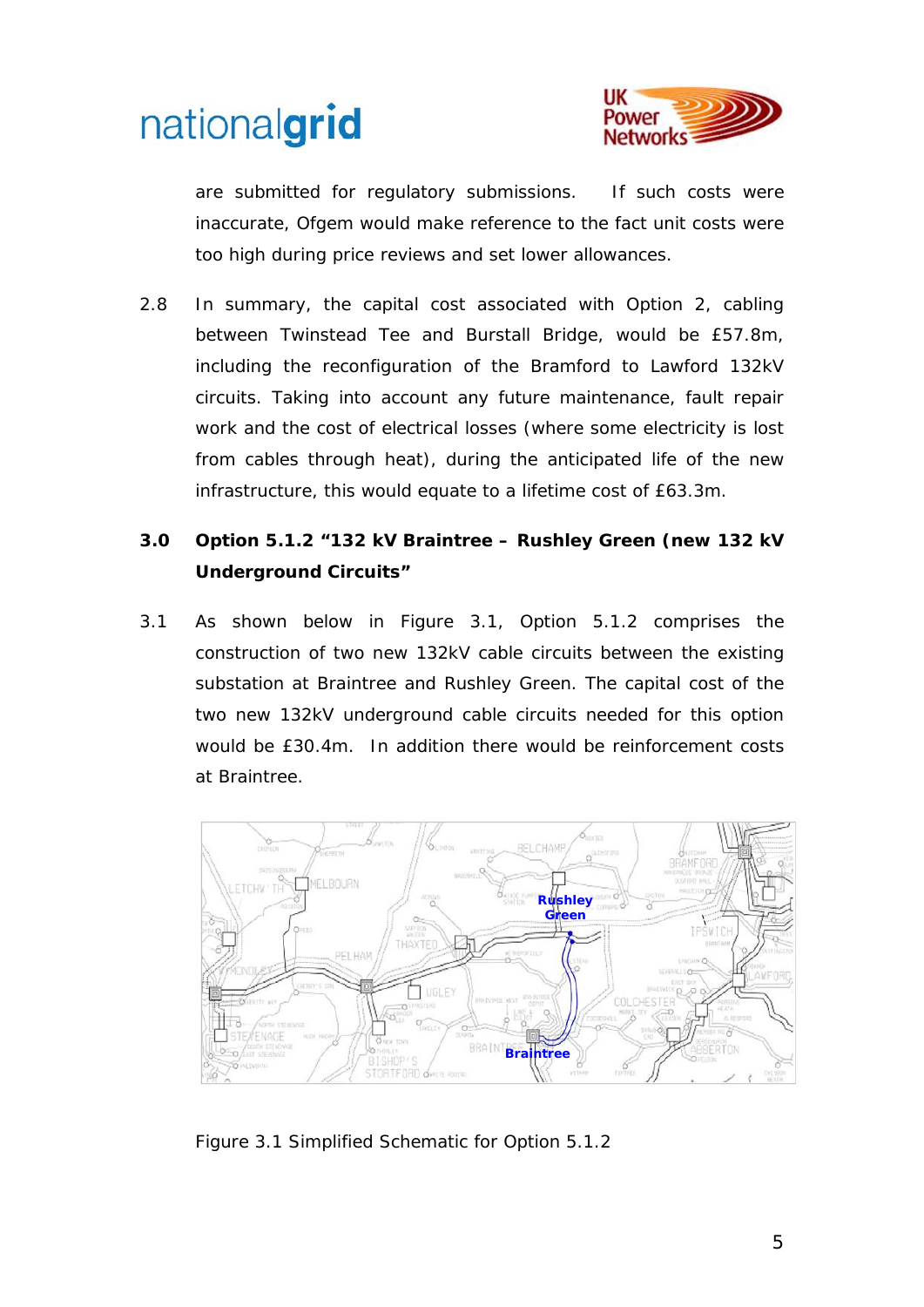

- 3.2 Option 5.1.2 would require a new Supergrid Transformer (SGT) at Braintree because, under this option, UK Power Networks would need to transfer the Belchamp Grid demand away from the Pelham/Wymondley main substation group to Braintree (instead of to Bramford as currently planned). In addition, Braintree 132 kV substation is not of sufficient size and does not have connections available for the new cables and as such, would also require modification. A cost of £32m was originally identified for these substation modifications.
- 3.3 National Grid regularly reviews its options responding to changed circumstances and suggestions made through consultation. As part of this process National Grid has reconsidered the design proposed for additional SGTs at Braintree.
- 3.4 The existing Braintree substation is of a "Double Tee" design (shown in Figure 3.2 below), which means that the existing SGTs are connected by a spur directly to the circuit. For the requirements of the National Electricity Transmission System Security and Quality of Supply Standard (NETS SQSS), it is only possible at Braintree to have two SGTs in this configuration.



Figure 3.2 Single Line Schematic – Existing Braintree Substation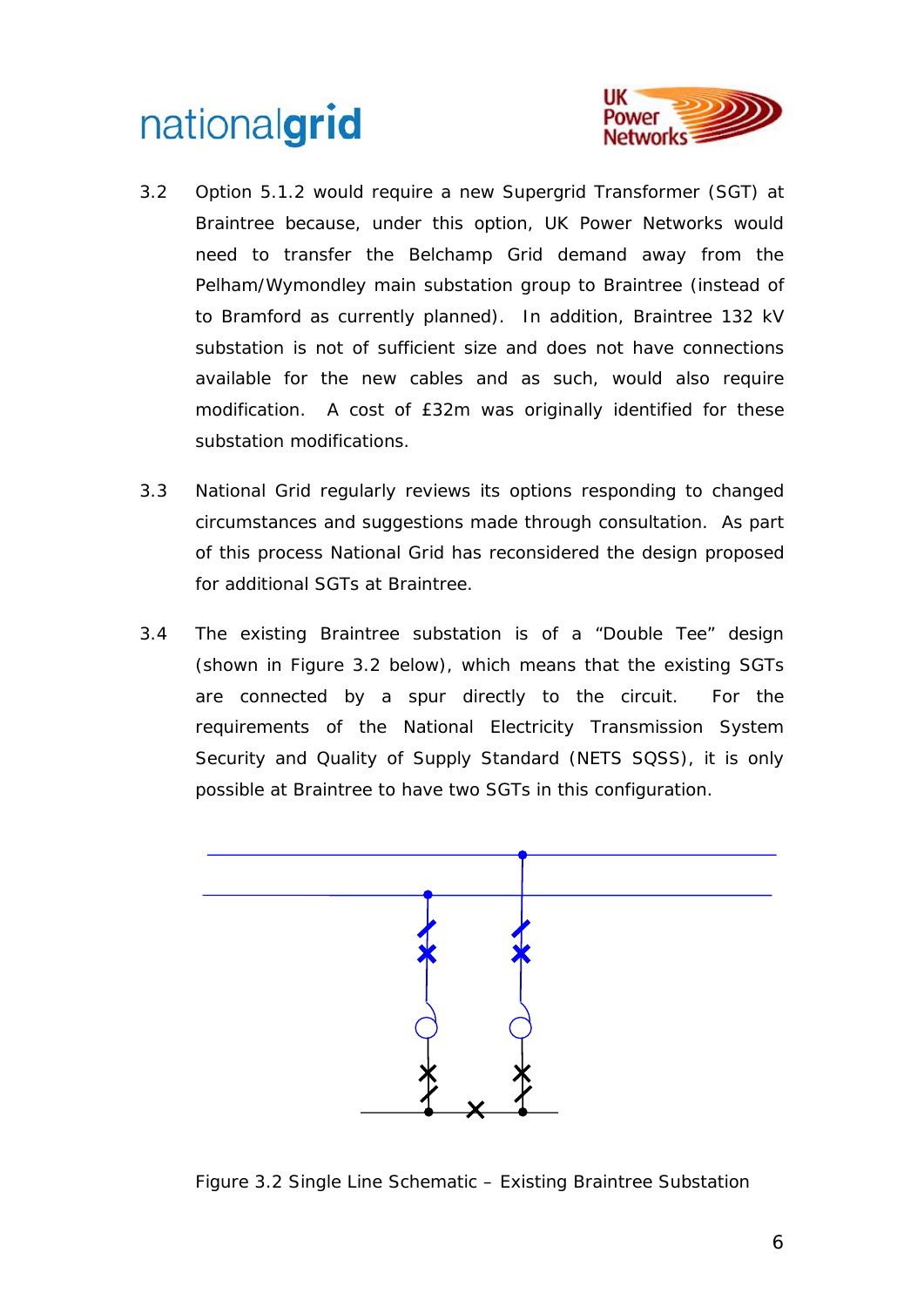

3.5 To enable a new SGT to be installed, to ensure the system remains reliable and secure following any transfer of the Belchamp Grid demand to Braintree, National Grid has given further consideration to the minimum design that could facilitate the connection, as shown in figure 3.3 below.







- 
- Transformer
- Circuit breaker X
- Disconnector
- Black indicates existing 132,000 volt assets
- Blue indicates existing 400,000 volt assets
- Red indicates new assets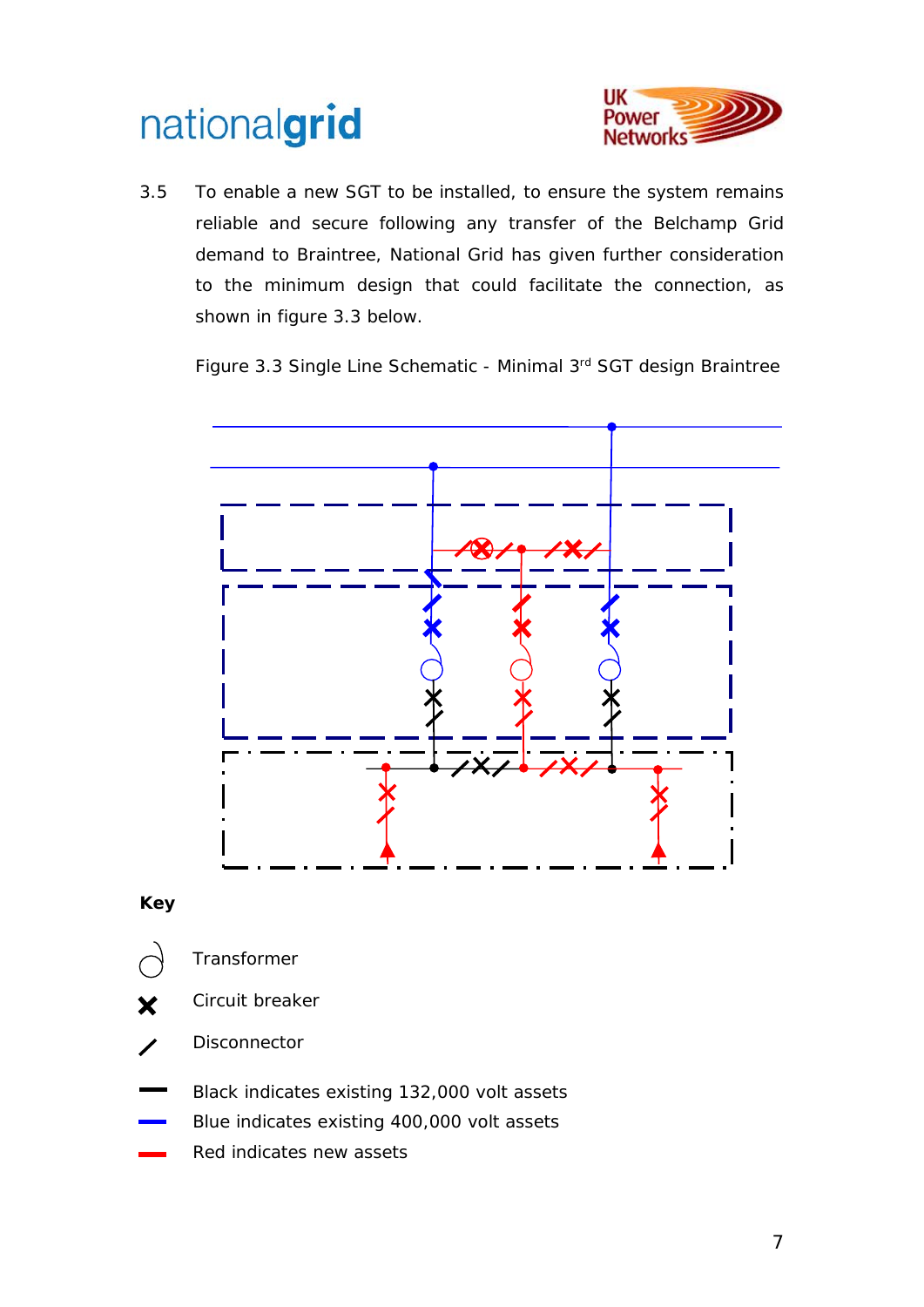

- 3.6 This design would allow the costs of works at Braintree to reduce from £32m to £20m, by reducing the flexibility of the site and using a minimal mesh substation design. This would give revised capital costs associated with Option 5.1.2 of £30.4m for cable circuits and substation cost of £20m, totalling £50.4m.
- 3.7 Whilst the current substation layout at Braintree could not be easily extended to accommodate the alterations that are needed, National Grid has additional operational land at Braintree, which could accommodate the modifications.
- 3.8 This £50.4m cost is the minimum delivery cost for a NETS SQSS compliant connection to be made a Braintree substation and cables circuits feeding Rushley Green. Taking into account any future maintenance, fault repair work and the cost of electrical losses (where some electricity is lost from cables through heat), during the anticipated life of the new infrastructure, this would equate to a lifetime cost of £57.8m.

#### **4.0 Option 6 "New Grid Supply Point west of Twinstead"**

4.1 As shown in Figure 4.1 below, option 6 comprises the construction of a new substation to the west of Twinstead Tee. This option originally identified UK Power Networks' capital costs of up to £3.6m and National Grid new substation capital costs of £30.4m, totalling £34m in capital cost.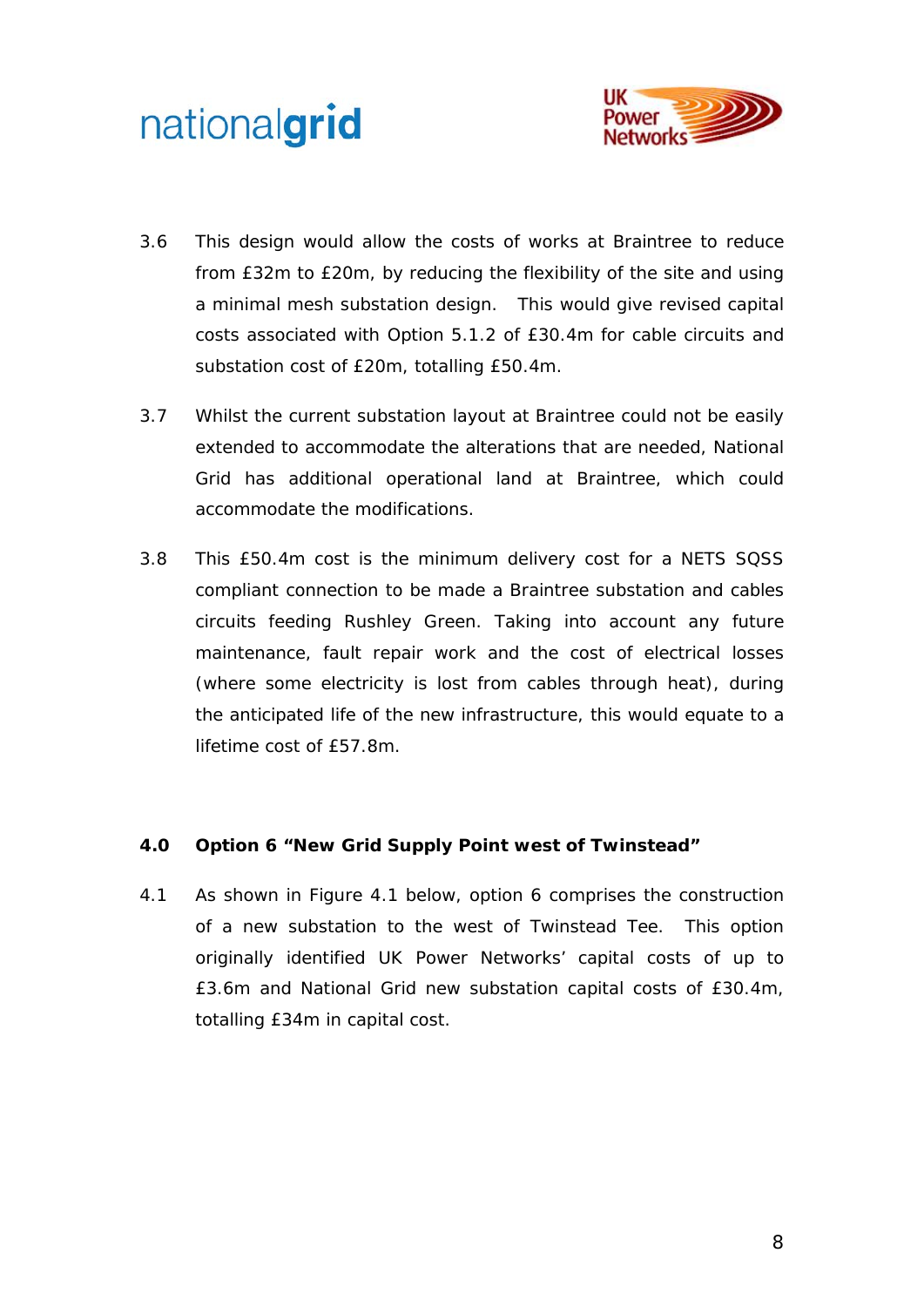



*Figure 4.1 Simplified Schematic for Option 6*

- 4.2 As part of the substation consultation, some respondents commented that National Grid and UK Power Networks had understated the cost of this substation by reducing the requirement to a single SGT. This is not the case, as the cost information provided was based on the inclusion of two SGTs in the new substation, to replace the capacity which would be lost by the removal of the 132kV overhead line between Burstall Bridge and Twinstead Tee. It was made clear during the substation consultations that in fact, upon further analysis, only one SGT in this location would be sufficient to supply demand in the area based on the current UK Power Networks forecasts to 2021 and its current system running arrangements. The cost information was not however amended to reflect that change, instead remaining consistent with costs previously quoted by UK Power Networks and National Grid<sup>[3](#page-8-0)</sup> for comparative purposes.
- 4.3 National Grid is clarifying with this supplementary information that the proposed single SGT substation would have capital costs of £22.5m. With additional UKPN capital costs of up to £3.6m, the total capital cost of Option 6 would be £26.1m. Taking into account

<span id="page-8-0"></span><sup>3</sup> [http://www.nationalgrid.com/NR/rdonlyres/F50A1521-D755-4116-A787-](http://www.nationalgrid.com/NR/rdonlyres/F50A1521-D755-4116-A787-E623F77D196E/47714/BTReviewofStrategicOptionsReportJune2011.pdf) [E623F77D196E/47714/BTReviewofStrategicOptionsReportJune2011.pdf](http://www.nationalgrid.com/NR/rdonlyres/F50A1521-D755-4116-A787-E623F77D196E/47714/BTReviewofStrategicOptionsReportJune2011.pdf) -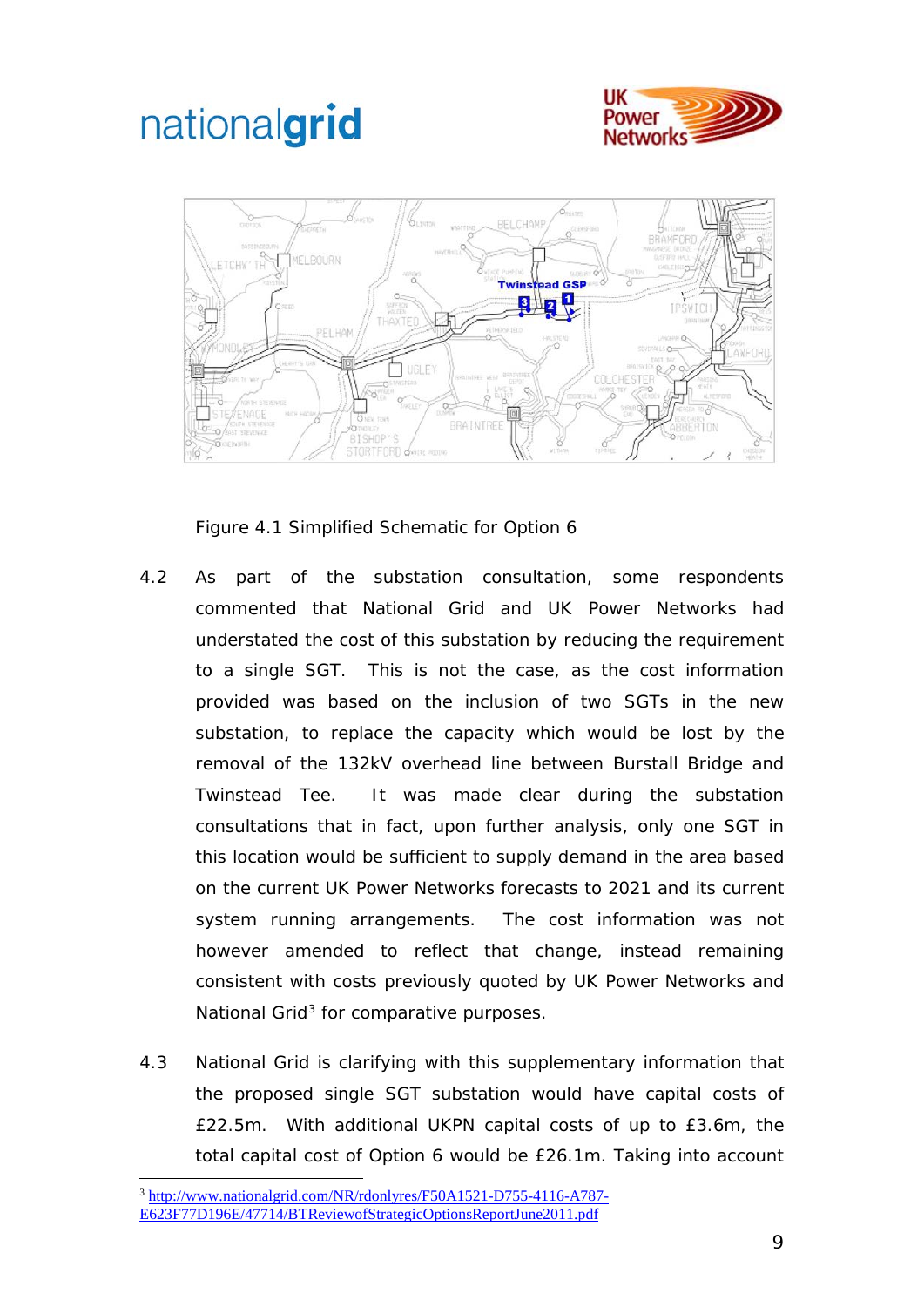

any future maintenance, fault repair work and the cost of electrical losses (where some electricity is lost from cables through heat), during the anticipated life of the new infrastructure, this would equate to a lifetime cost of £27.6m.

#### **5.0 Conclusions**

- 5.1 National Grid and UK Power Networks have reviewed the options to maintain local electricity supplies when an existing 132kV overhead line is removed between Twinstead Tee and Burstall Bridge. The review has been undertaken in response to questions raised during National Grid's substation consultations in February and March 2013. As part of this process National Grid has reconsidered the substation modifications that would be needed under Option 5.1.2 at Braintree. This supplementary information has been prepared to clarify the capital costs associated with the three options (Option 2, Option 5.1.2 and Option 6) that were the subject of specific cost and technical questions during consultation.
- 5.2 Table 5.1 below, sets out the capital and lifetime costs of the 3 options clarified within this supplementary information.

| Option                      | Capital | Committed    | Total   | NPV Loss and     | Total    |
|-----------------------------|---------|--------------|---------|------------------|----------|
|                             | Cost    | Capital Cost | Capital | Maintenance      | Lifetime |
|                             |         |              | Cost    | Cost             | Cost     |
| Option 2 - "Replace 132kV   | E45.3m  | £12.5m       | £57.8m  | $f5.5m*$         | £63.3m   |
| circuits between Twinstead  |         |              |         |                  |          |
| and Burstall Bridge"        |         |              |         |                  |          |
| Option 5.1.2 - "132kV       | £50.4m  |              | £50.4m  | £7.4 $m^*$       | £57.8m   |
| Braintree - Rushley Green   |         |              |         |                  |          |
| (new 132kV UG circuits)"    |         |              |         |                  |          |
| Option 6 - "New Grid Supply | E26.1m  |              | £26.1m  | $f1.5m^{\wedge}$ | £27.6m   |
| Point west of Twinstead"    |         |              |         |                  |          |

Table 5.1 – Option Capital Cost

(\*NPV cost from Table 10 page 66 of Distribution System Options Report)  $($   $\land$   $\frac{1}{2}$  NPV costs, due to single SGT requirement from table 10 page 66 of Distribution System Options report)